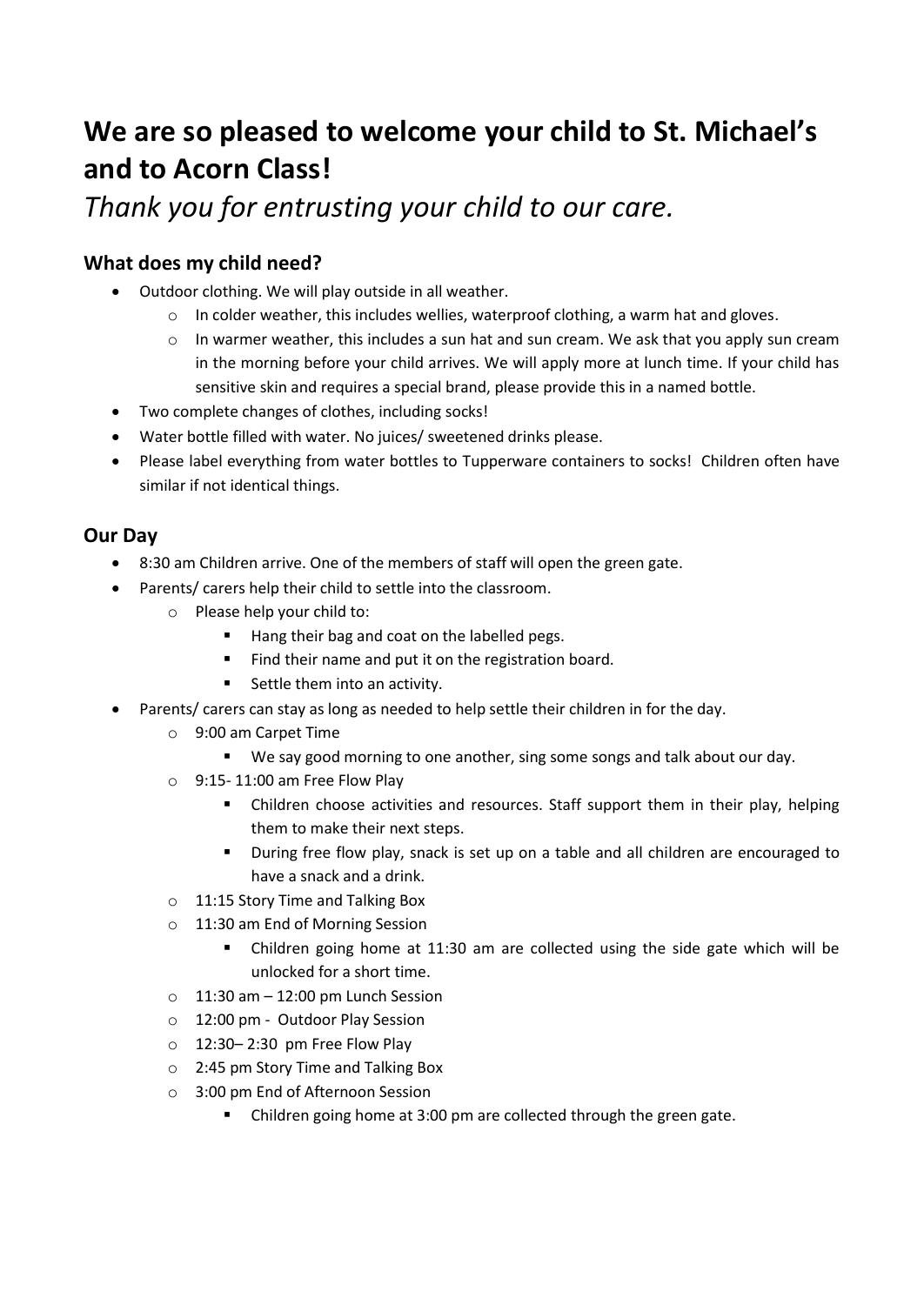## **Toilet training**

As part of the EYFS curriculum, we will support your child in becoming independent in self-care. Please let us know if your child is toilet training and what you will be doing at home, so we can reinforce what you are doing in the classroom. When you come in each day, please inform a staff member if your child is in a pull up or pants.

## **Managing children's behaviour**

- We believe in motivating children to do their best through praise. We use a Celebration Board (similar to Dojos which are used from Foundation onwards) to praise the children for following the rules and behaving in a way that embodies our school's values: respect, courage and perseverance.
- Children will be given clear guidance and boundaries. We will show them by example, acting out scenarios ourselves. Children are empowered to manage their own behaviour through clear and consistent discussion.
- Children who are not able to adhere to the rules will be spoken to away from the group. We will ensure they know exactly why they have been asked to move away and an appropriate course of action will be taken (e.g. it may be that they need to apologise or choose a different activity.) On some occasions, we may ask the child to sit with an adult for a few minutes to help them calm down and to discuss how they could have managed their behaviour in a different way or give them strategies for what to do the next time.
- We do not tolerate physical violence or bullying.

#### **Learning through play**

- "Children are born with a natural desire to explore and learn and practitioners can support them in this. We do this by creating an enabling environment (both physical and emotional) and through the relationships and interactions that the children experience"… " Let the children choose what to do, join them and support them in their pursuits" – Anna Ephgrave
- Children are supported in child- initiated play by the adults in the setting. We encourage independence and help the children achieve their next steps through activities and experiences they have chosen.

## **Who is my key worker?**

Mrs. Claire Bennett, the qualified teacher and Mrs. Lindsay Collins, the HLTA in the Nursery Class, are the key workers for all the children in the class. The teacher and HLTA are supported by excellent teaching assistants.

## **Take Home Books**

We have set up a system for borrowing books to read with your child. It will be put out every morning on the table by the door. Please take a moment to choose a book with your child to take home.

## **Take Home Bags**

We will be sending home Take Home Bags with children over the course of the year. These bags have resources for you to share with your child, such as books, games and activities. There are 9 in total so you should get one at least once a term. A separate letter will be sent about these.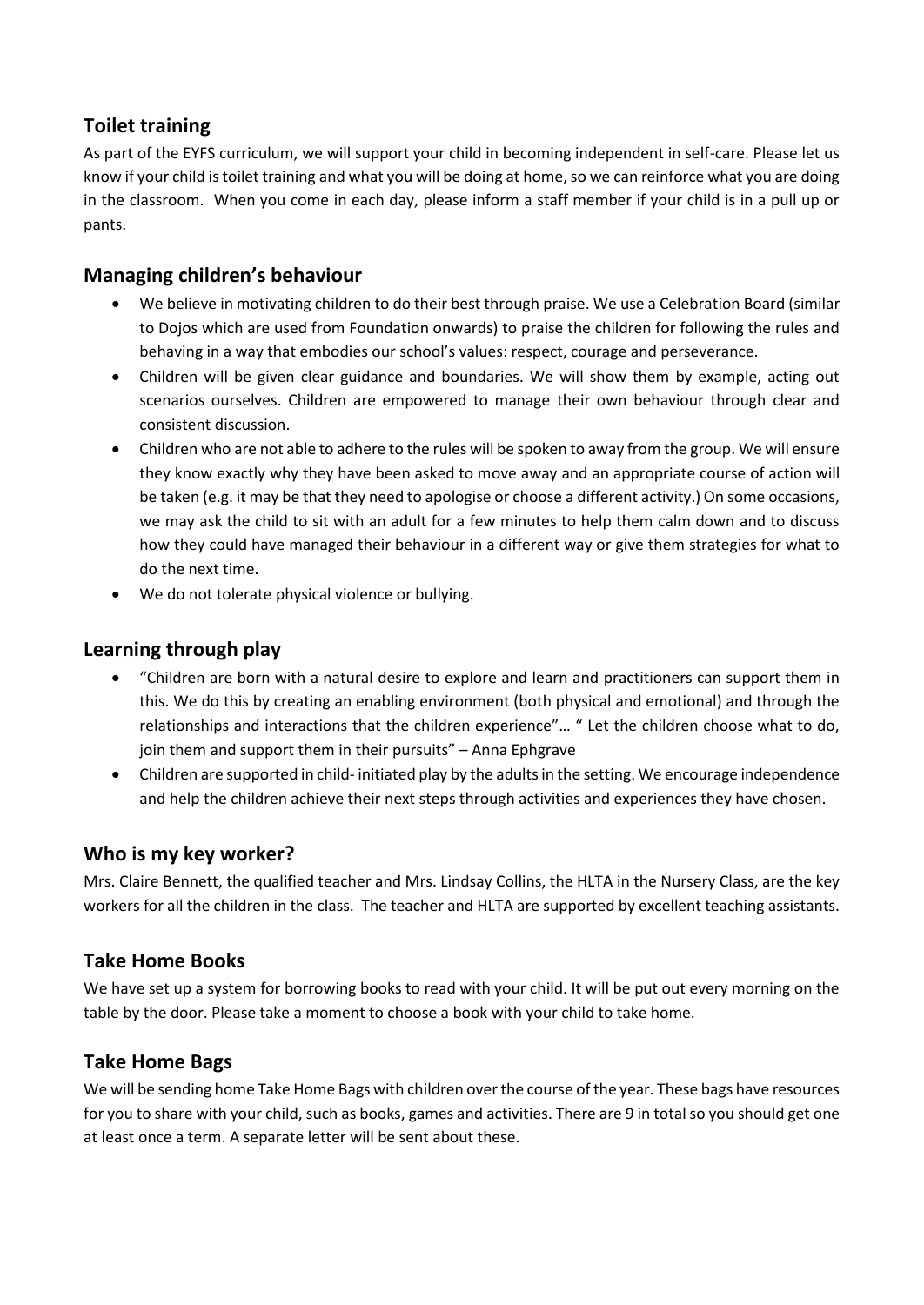## **The Talking Box**

- The Talking Box is an opportunity for the children to develop their communication and language skills, and personal, social and emotional skills.
- Children can put items into the Talking Box for us to discuss at the end of the session.
- We would love to see drawings, writing or anything creative your child has done at home, evidence of trips you have taken, things your child has found interesting or commented on, and of course, books. We love to share the children's favourite stories!
- It is a talking box so we want to use it to help your child develop their vocabulary and understanding of the world. Talk about whatever it is with your child at home to help prepare them to talk about it in nursery.
- **The Talking Box is not intended for toys**. We will not discuss toys that have been put into the Talking Box. Please help your child avoid disappointment by discouraging them from putting toys in.

## **Lunch**

- If your child stays for lunch, please note we will put what your child has not eaten back into their bag so you are aware of what they have had.
- We encourage children to make healthy choices about what they eat. Please support us in this by providing a healthy lunch for your child. No chocolate or crisps please.
- We are a nut free zone so please be mindful of this when preparing your child's lunch.

## **Water Bottles**

Please put only water in the children's water bottles.

## **Parent helpers**

We would really like parents/ carers to volunteer in the classroom. If you are interested in becoming a parent helper, a sign-up sheet will be posted on the classroom door at the beginning of each half term.

## **Take home box, trays and art pegs**

The children create beautiful works of art daily. They have spent a significant amount of time making these items. Please remember to take them home. We will photograph significant pieces for our records and to make observations about how your child is learning. These observations will be loaded onto Tapestry. If you are not sure what they have made please ask us. We already have some budding 3D designers, painters, writers, illustrators and architects!!!

## **Taking things from Acorn Class Home**

It can be tempting for little ones to put things into pockets, jumpers, trays, bags etc. We kindly ask that your check to see if anything from our classroom has made it home with your child and if so, return it promptly. Resources are expensive and we need to make sure they stay in the classroom for all children to enjoy.

## **Outings and Trips**

The village of Steventon is an amazing teaching resource. We plan to take the children on various outings around the village to enhance their learning. These trips will usually take place during the morning session.